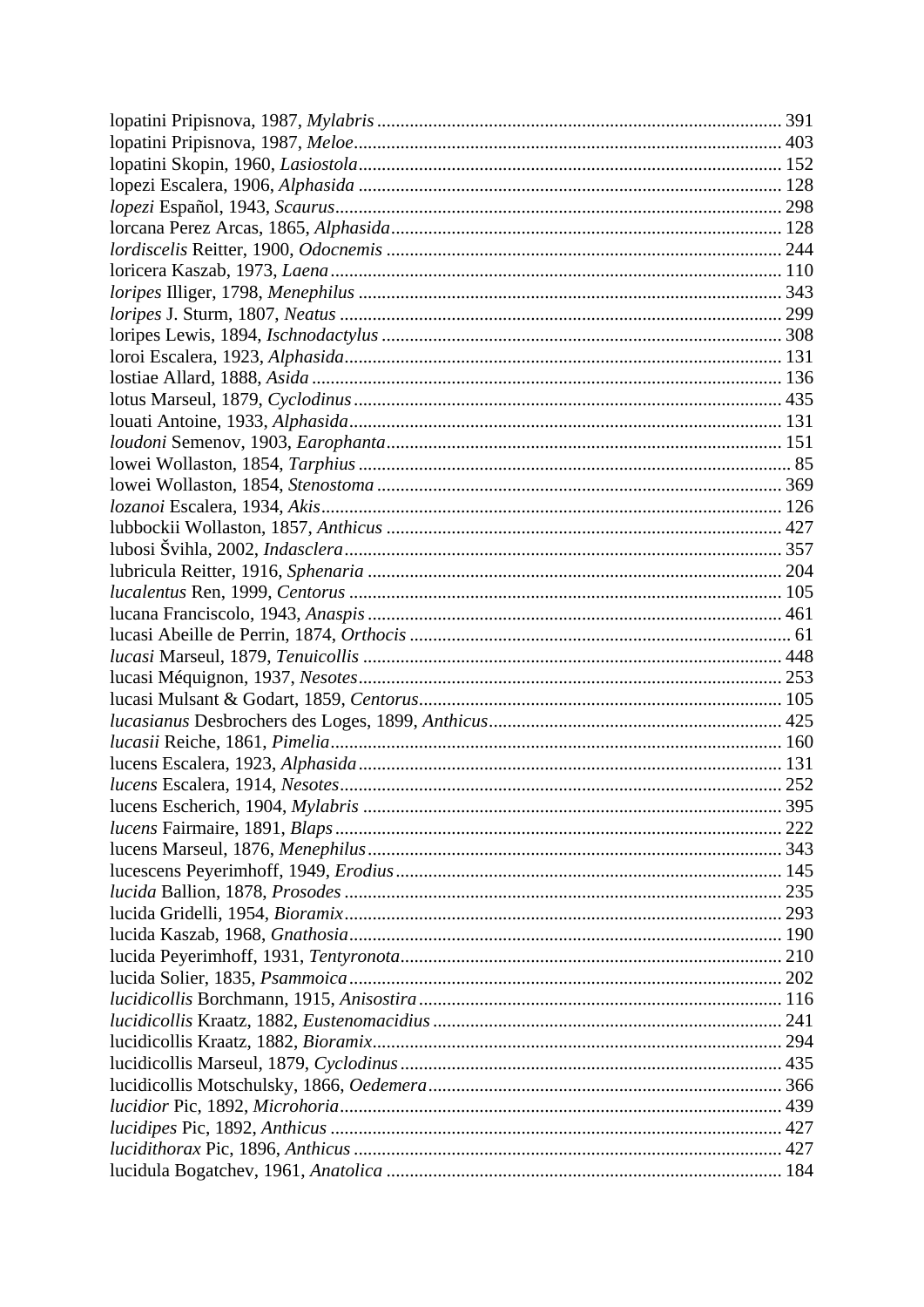| luctuosus Le Peletier de Saint-Fargeau & Audinet-Serville, 1825, Heliopates  280 |  |
|----------------------------------------------------------------------------------|--|
|                                                                                  |  |
|                                                                                  |  |
|                                                                                  |  |
|                                                                                  |  |
|                                                                                  |  |
|                                                                                  |  |
|                                                                                  |  |
|                                                                                  |  |
|                                                                                  |  |
|                                                                                  |  |
|                                                                                  |  |
|                                                                                  |  |
|                                                                                  |  |
|                                                                                  |  |
|                                                                                  |  |
|                                                                                  |  |
|                                                                                  |  |
|                                                                                  |  |
|                                                                                  |  |
|                                                                                  |  |
|                                                                                  |  |
|                                                                                  |  |
|                                                                                  |  |
|                                                                                  |  |
|                                                                                  |  |
|                                                                                  |  |
|                                                                                  |  |
|                                                                                  |  |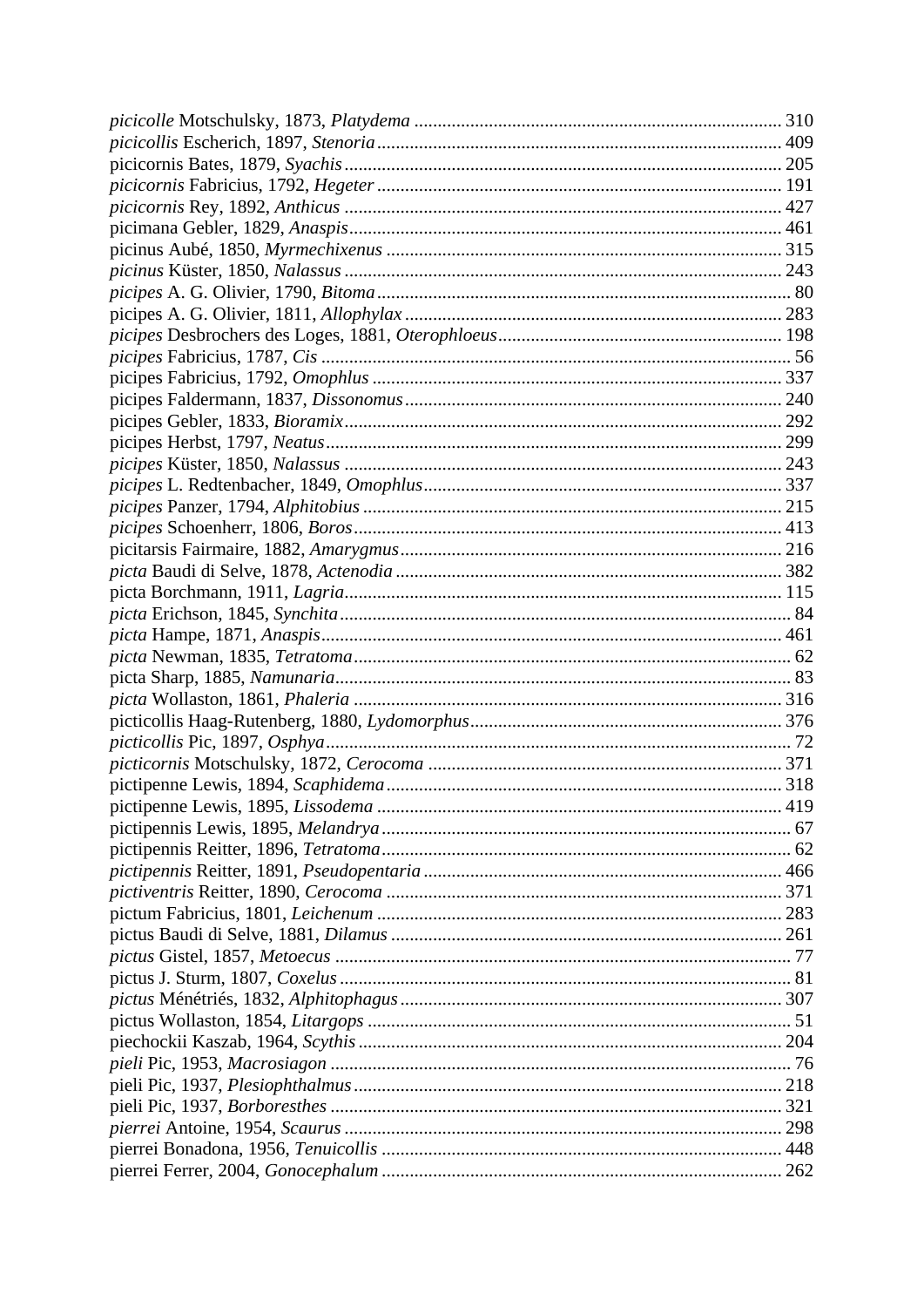| $\cdot$ . 202 |
|---------------|
|               |
|               |
|               |
|               |
|               |
|               |
|               |
|               |
|               |
|               |
|               |
|               |
|               |
|               |
|               |
|               |
|               |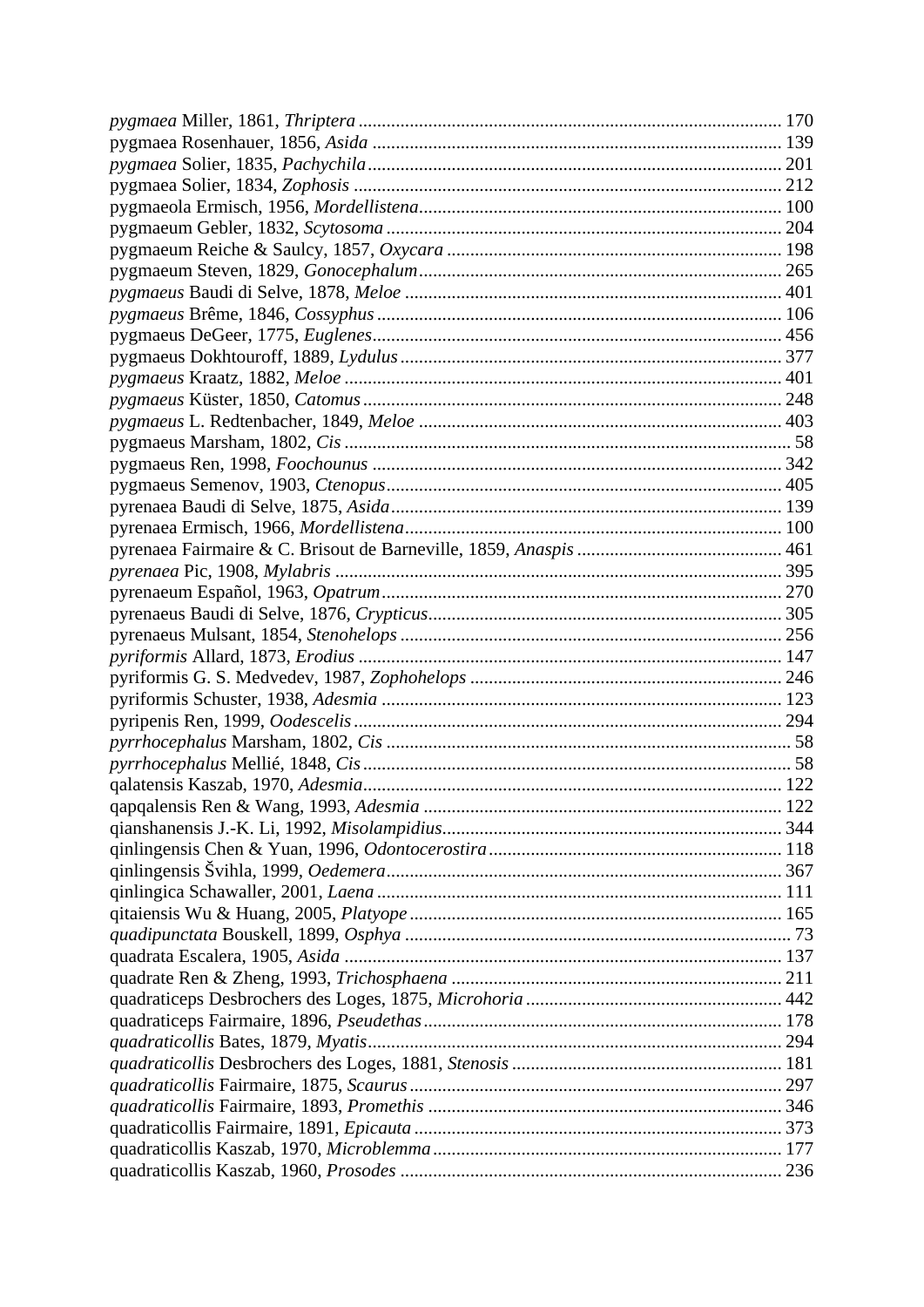| quadriguttatum Le Peletier de Saint-Fargeau & Audinet-Serville, 1825, Lissodema  418 |  |
|--------------------------------------------------------------------------------------|--|
|                                                                                      |  |
|                                                                                      |  |
|                                                                                      |  |
|                                                                                      |  |
|                                                                                      |  |
|                                                                                      |  |
|                                                                                      |  |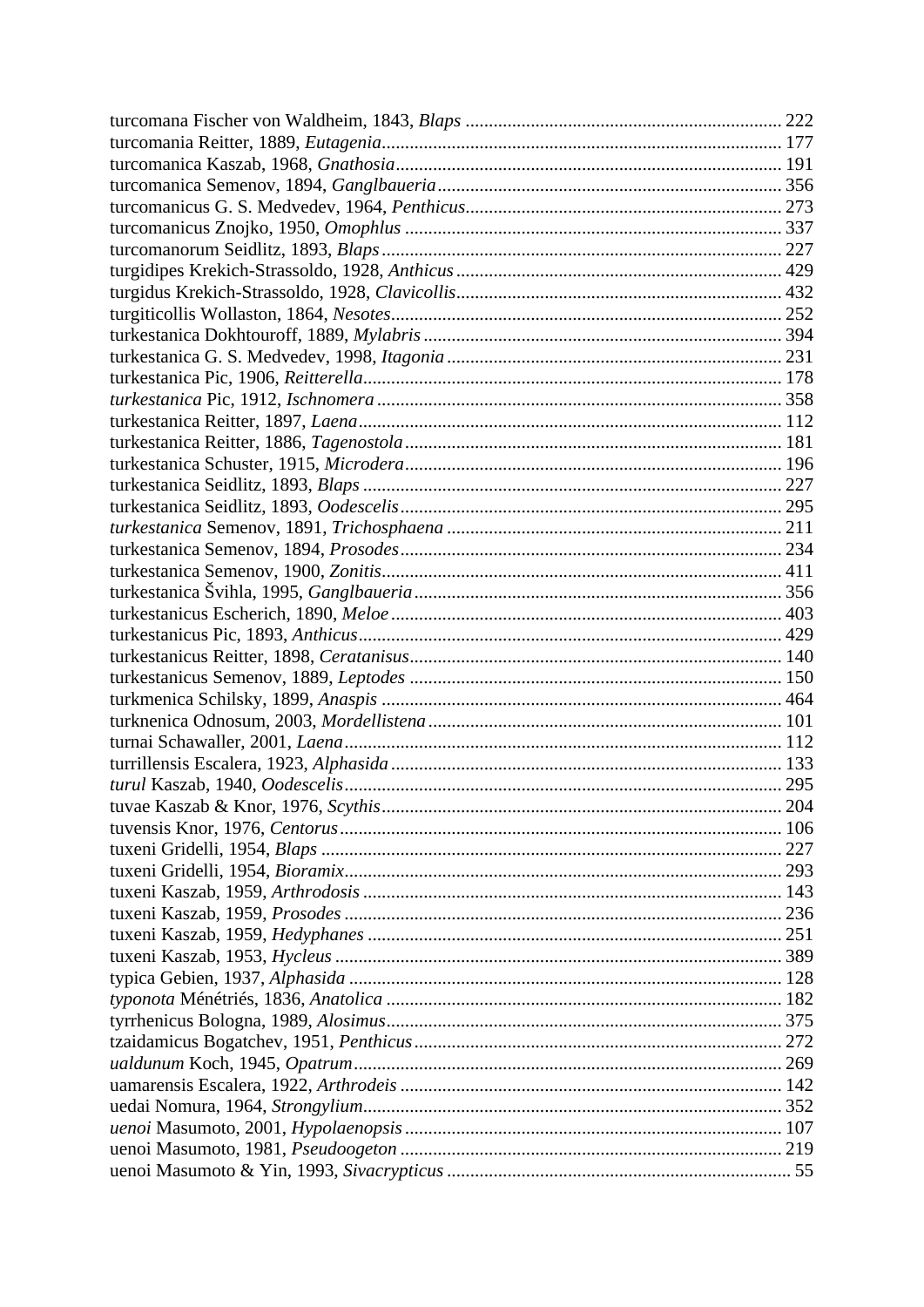| ulyssiponensis Le Peletier de Saint-Fargeau & Audinet-Serville, 1825, Phylan  281 |  |
|-----------------------------------------------------------------------------------|--|
|                                                                                   |  |
|                                                                                   |  |
|                                                                                   |  |
|                                                                                   |  |
|                                                                                   |  |
|                                                                                   |  |
|                                                                                   |  |
|                                                                                   |  |
|                                                                                   |  |
|                                                                                   |  |
|                                                                                   |  |
|                                                                                   |  |
|                                                                                   |  |
|                                                                                   |  |
|                                                                                   |  |
|                                                                                   |  |
|                                                                                   |  |
|                                                                                   |  |
|                                                                                   |  |
|                                                                                   |  |
|                                                                                   |  |
|                                                                                   |  |
|                                                                                   |  |
|                                                                                   |  |